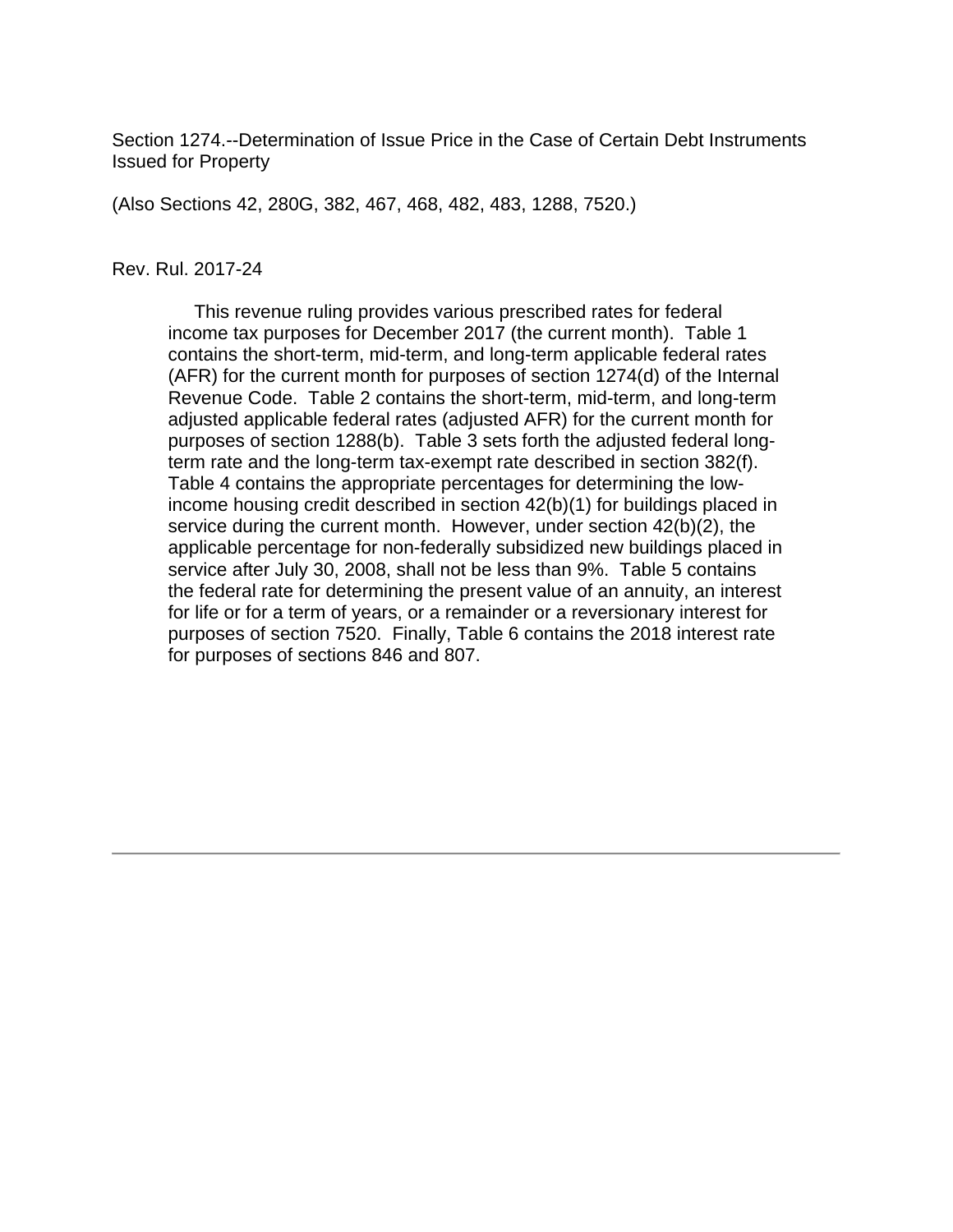## REV. RUL. 2017-24 TABLE 1

# Applicable Federal Rates (AFR) for December 2017

|                                                                        | <b>Period for Compounding</b>                      |                                                    |                                                    |                                                    |  |  |
|------------------------------------------------------------------------|----------------------------------------------------|----------------------------------------------------|----------------------------------------------------|----------------------------------------------------|--|--|
|                                                                        | Annual                                             | Semiannual                                         | <b>Quarterly</b>                                   | <b>Monthly</b>                                     |  |  |
|                                                                        | Short-term                                         |                                                    |                                                    |                                                    |  |  |
| <b>AFR</b><br>110% AFR<br>120% AFR<br>130% AFR                         | 1.52%<br>1.67%<br>1.82%<br>1.97%                   | 1.51%<br>1.66%<br>1.81%<br>1.96%                   | 1.51%<br>1.66%<br>1.81%<br>1.96%                   | 1.51%<br>1.65%<br>1.80%<br>1.95%                   |  |  |
|                                                                        | Mid-term                                           |                                                    |                                                    |                                                    |  |  |
| <b>AFR</b><br>110% AFR<br>120% AFR<br>130% AFR<br>150% AFR<br>175% AFR | 2.11%<br>2.32%<br>2.54%<br>2.75%<br>3.17%<br>3.71% | 2.10%<br>2.31%<br>2.52%<br>2.73%<br>3.15%<br>3.68% | 2.09%<br>2.30%<br>2.51%<br>2.72%<br>3.14%<br>3.66% | 2.09%<br>2.30%<br>2.51%<br>2.71%<br>3.13%<br>3.65% |  |  |
|                                                                        | Long-term                                          |                                                    |                                                    |                                                    |  |  |
| <b>AFR</b><br>110% AFR<br>120% AFR<br>130% AFR                         | 2.64%<br>2.90%<br>3.16%<br>3.44%                   | 2.62%<br>2.88%<br>3.14%<br>3.41%                   | 2.61%<br>2.87%<br>3.13%<br>3.40%                   | 2.61%<br>2.86%<br>3.12%<br>3.39%                   |  |  |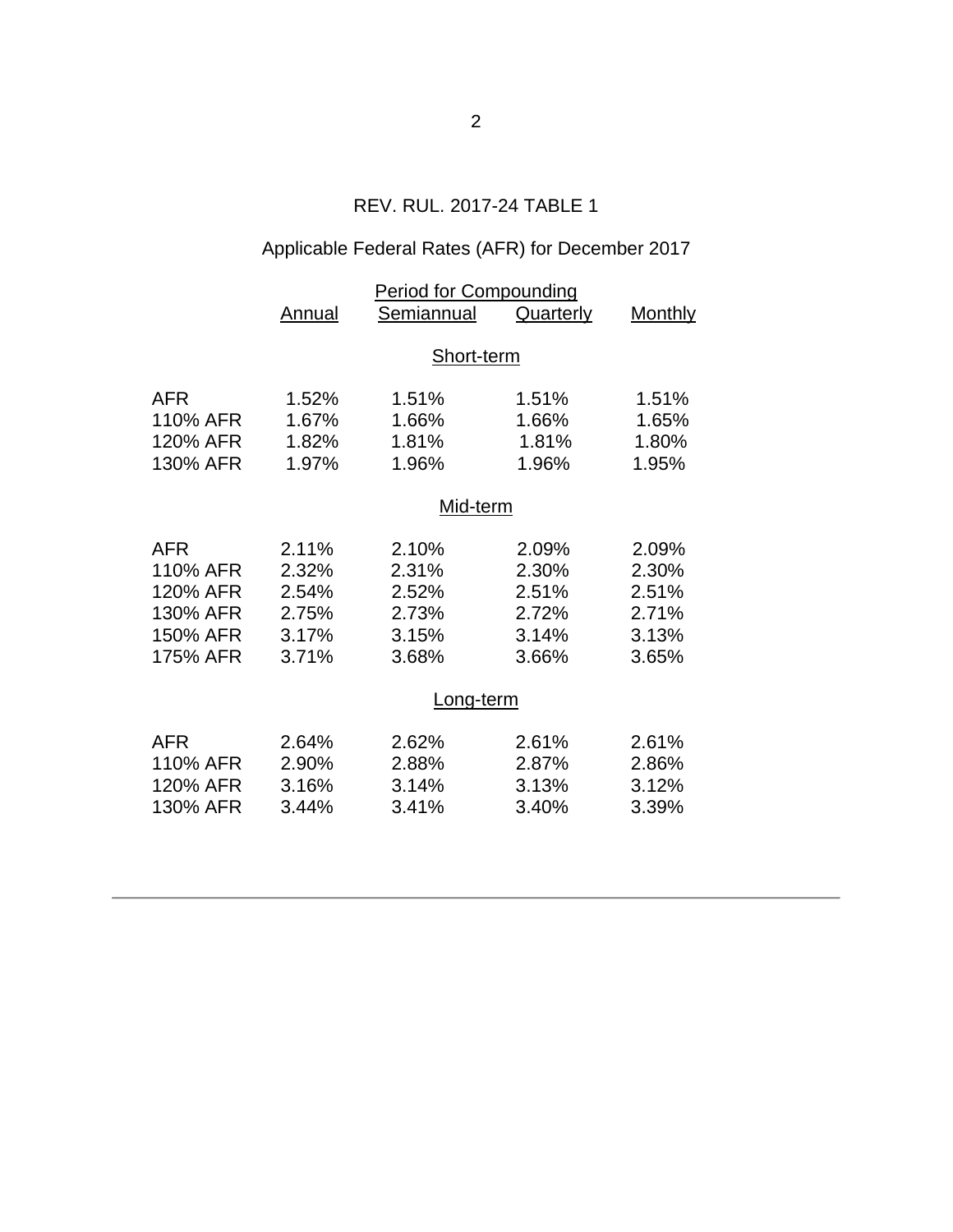## REV. RUL. 2017-24 TABLE 2

## Adjusted AFR for December 2017

|                            | <b>Period for Compounding</b> |            |           |         |  |
|----------------------------|-------------------------------|------------|-----------|---------|--|
|                            | Annual                        | Semiannual | Quarterly | Monthly |  |
| Short-term<br>adjusted AFR | 1.12%                         | 1.12%      | 1.12%     | 1.12%   |  |
| Mid-term<br>adjusted AFR   | 1.57%                         | 1.56%      | 1.56%     | 1.55%   |  |
| Long-term<br>adjusted AFR  | 1.96%                         | 1.95%      | 1.95%     | 1.94%   |  |

## REV. RUL. 2017-24 TABLE 3

| Rates Under Section 382 for December 2017                                                                                                                                            |       |
|--------------------------------------------------------------------------------------------------------------------------------------------------------------------------------------|-------|
| Adjusted federal long-term rate for the current month                                                                                                                                | 1.96% |
| Long-term tax-exempt rate for ownership changes during the<br>current month (the highest of the adjusted federal long-term<br>rates for the current month and the prior two months.) | 1.96% |